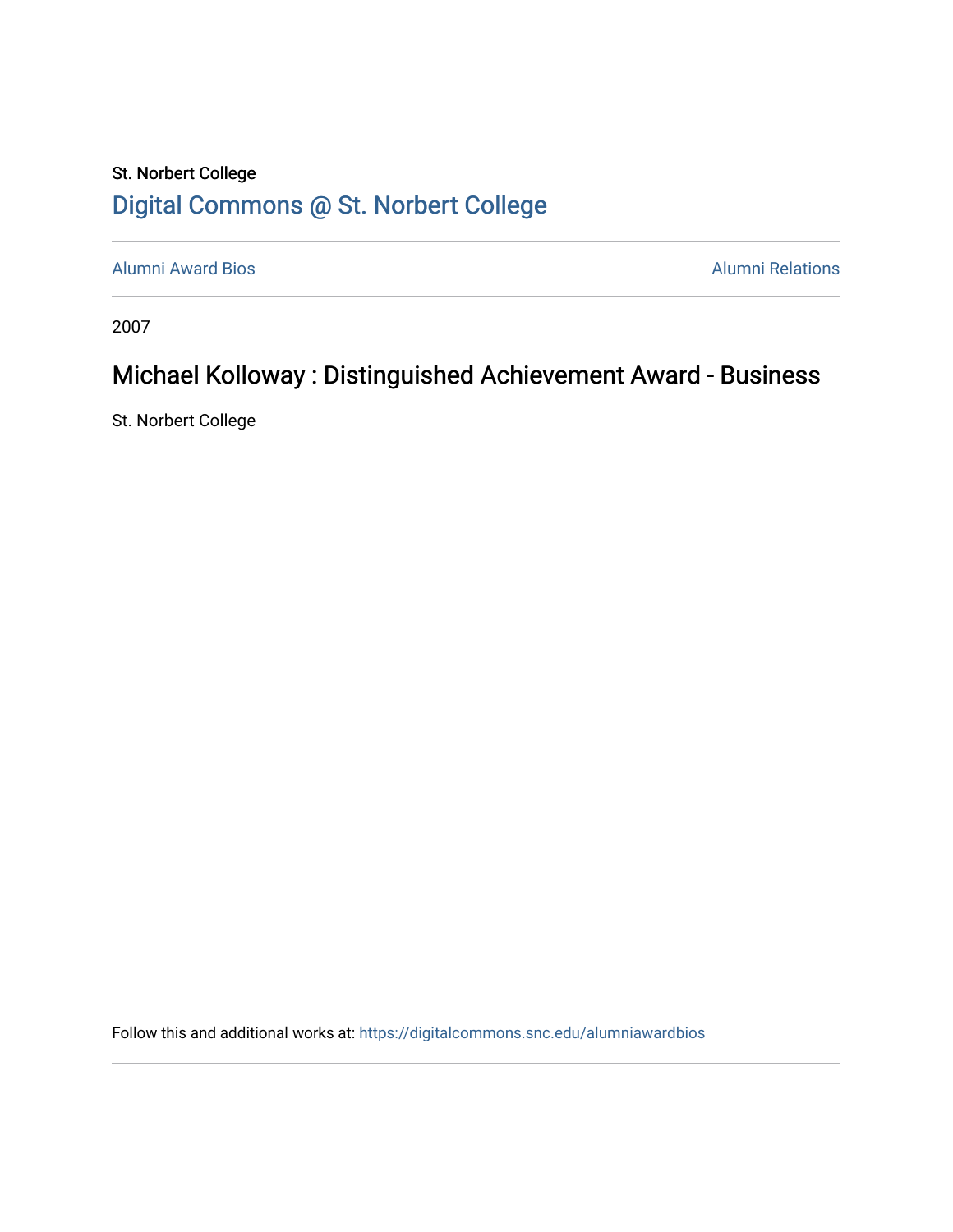

[Alumni](https://www.snc.edu/alumni/) [Alumni Awards](https://www.snc.edu/alumni/awards/) 2007 Distinguished Achievement Award - Business A

## [Alumni](https://www.snc.edu/alumni/index.html)

[Events & Reunions](https://www.snc.edu/alumni/event/index.html) [Behind the Arch](https://www.snc.edu/alumni/event/behindthearch/) [Benefits and Services](https://www.snc.edu/alumni/benefits.html) [Get Involved](https://www.snc.edu/alumni/getinvolved.html) [Give to SNC](http://giving.snc.edu/) [Alumni Awards](https://www.snc.edu/alumni/awards/index.html) [Past Recipients](https://www.snc.edu/alumni/awards/recipients.html) [Knight Lights](https://www.snc.edu/alumni/knightlights/index.html) [Alumni-Owned](https://www.snc.edu/alumni/directory/index.html) [Businesses Network](https://www.snc.edu/alumni/directory/index.html) [Alumni Board](https://www.snc.edu/alumni/alumniboard.html) [Student Alumni](https://www.snc.edu/alumni/saa.html) [Ambassadors](https://www.snc.edu/alumni/saa.html) [Staff](https://www.snc.edu/alumni/contactus.html)

## 2007 Distinguished Achievement Award - Business Michael Kolloway '82

So many college students often ask why they have to take certain required courses: "What good are they? What have they to do with my future career?" Michael Kolloway's career path and life since graduation Magna Cum Laude from St. Norbert College in 1982, with majors in English and Political Science, is an example of the benefits of a liberal arts education.

A long-time aspiration to become a trial lawyer led to earning his law degree (JD) from the University of Illinois in 1985. For a number of years thereafter, his practice included transactional work and trying cases in both state and federal courts. He was a member of the Federal Trial Bar and presented oral argument before the Illinois Court of Appeals. In 1994, he became a partner in the Chicago law firm of Rock, Fusco & Garvey, Ltd. His responsibilities at Rock, Fusco increasingly involved him in complex financial and banking documentation, as well as agreements pertaining to mergers and acquisitions and the conversion of mutual savings associations to stock ownership. Along the way, he mentored and managed associate attorneys in civil litigation matters. His experience with significant commercial business transactions led, in 2001, to his appointment as Senior Vice President and General Counsel for three engineering companies owned by AECOM Technology Corporation, a global engineering company with over 33,000 employees. In 2005, he was promoted to AECOM's Vice President and Assistant General Counsel for AECOM's Operations and Risk Management. As such, he manages legal operations and General Counsels for AECOM's operating companies in the U.S., the United Kingdom, Hong Kong/China, Australia, New Zealand and the Middle East.

Michael is the co-chair of the In-House Subcommittee of the Construction Litigation Committee of the American Bar Association and the author of a chapter on contractual considerations and risks in the book entitled Design Build Subsurface Conditions. He is also asked to speak at professional conferences. This fall, he will make presentations at the Associated Owners and Developers conference in Washington D.C., the 2nd Annual Corporate Counsels Conference and the San Francisco Super-Conference for engineering professionals.

There are so many factors to which one can attribute Michael's remarkable career success. The best advice the he was given as he started practicing law was to "focus upon the little things, and the big things will fall into place." This advice, coupled with this is his firm belief that there is no substitute for dedication and hard work, is the key to Mike's success.